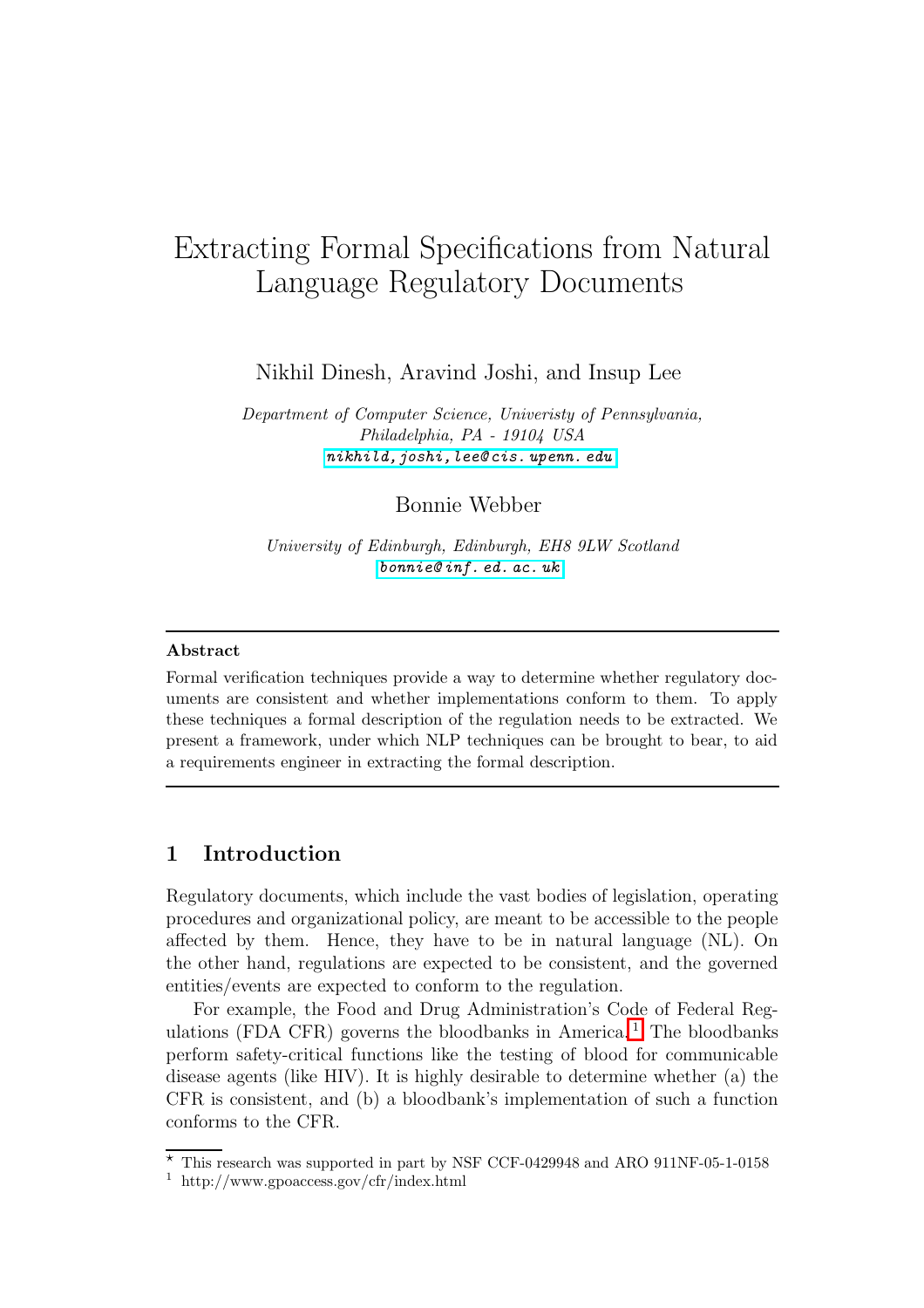The problem of creating descriptions of regulation which can be checked for consistency has been explored by several authors [\[1](#page-9-0)[,8\]](#page-9-1), but the challenge of checking an implementation for conformance has not been addressed, and this is the main goal of our work. The conformance guarantees can be obtained if formal descriptions of regulation and implementations are available, and if verification techniques [\[4\]](#page-9-2) can be applied to these descriptions. But extracting a formal description of regulation is expensive, as regulatory bases like the CFR are large (about a million words) and complex.

Formal descriptions of regulation are usually extracted by an individual who has a background in logic, e.g., [\[1](#page-9-0)[,8\]](#page-9-1). We will call this individual the requirements engineer. In this paper, we describe a framework to assist a requirements engineer in extracting a formal description of regulation for use in conformance checking.

An overview of the framework, the theoretical background and the various constraints that apply is given in Section [2.](#page-1-0) This lets us determine the nature of the description that needs to be extracted from the regulation. We then turn to the question of how these descriptions might be composed. In Section [3,](#page-4-0) we attempt to map the denotations of sentences assigned by Kratzer [\[12\]](#page-9-3) to a form that can be used for the task at hand. Some difficulties arise in this mapping, mainly because notions of obligation (that which is required) and permission (that which is allowed) are not captured in the denotations. We argue that an account of these notions is essential to the task at hand. Section [4](#page-5-0) describes a semantic representation, and composition procedure to assist the requirements engineer in extracting the required description. By treating obligations and permissions as different dimensions of the description computed, the difficulties encountered in Section [3](#page-4-0) are addressed.

The approach is motivated by our case study of the FDA CFR, and we use [\(1\)](#page-1-1) and [\(2\)](#page-1-2) as examples through the course of this paper.<sup>2</sup> (1) conveys an obligation to perform a test for HIV and Hepatitis B, and [\(2\)](#page-1-2) conveys a permission not to test source plasma (a blood component) for Hepatitis B.

- <span id="page-1-1"></span>(1) Except as specified in [\(2\)](#page-1-2), you must test each donation of human blood or blood component, for evidence of infection due to the Human immunodeficiency virus, and the Hepatitis B virus.
- <span id="page-1-2"></span>(2) You are not required to test donations of Source Plasma for evidence of infection due to the Hepatitis B virus.

## <span id="page-1-0"></span>2 A Framework

To determine whether an implementation (bloodbank) conforms to the regulation (CFR), we extract specifications in the Computation Tree Logic (CTL) from the CFR. Then, given a description of a bloodbank's procedure (as a finite transition system, or model) there is an efficient search procedure to

 $2(1)$  $2(1)$  and [\(2\)](#page-1-2) are modified versions of sentences that appear in the FDA CFR 610.40. The actual sentences are very long, and the modifications are made in the interests of space.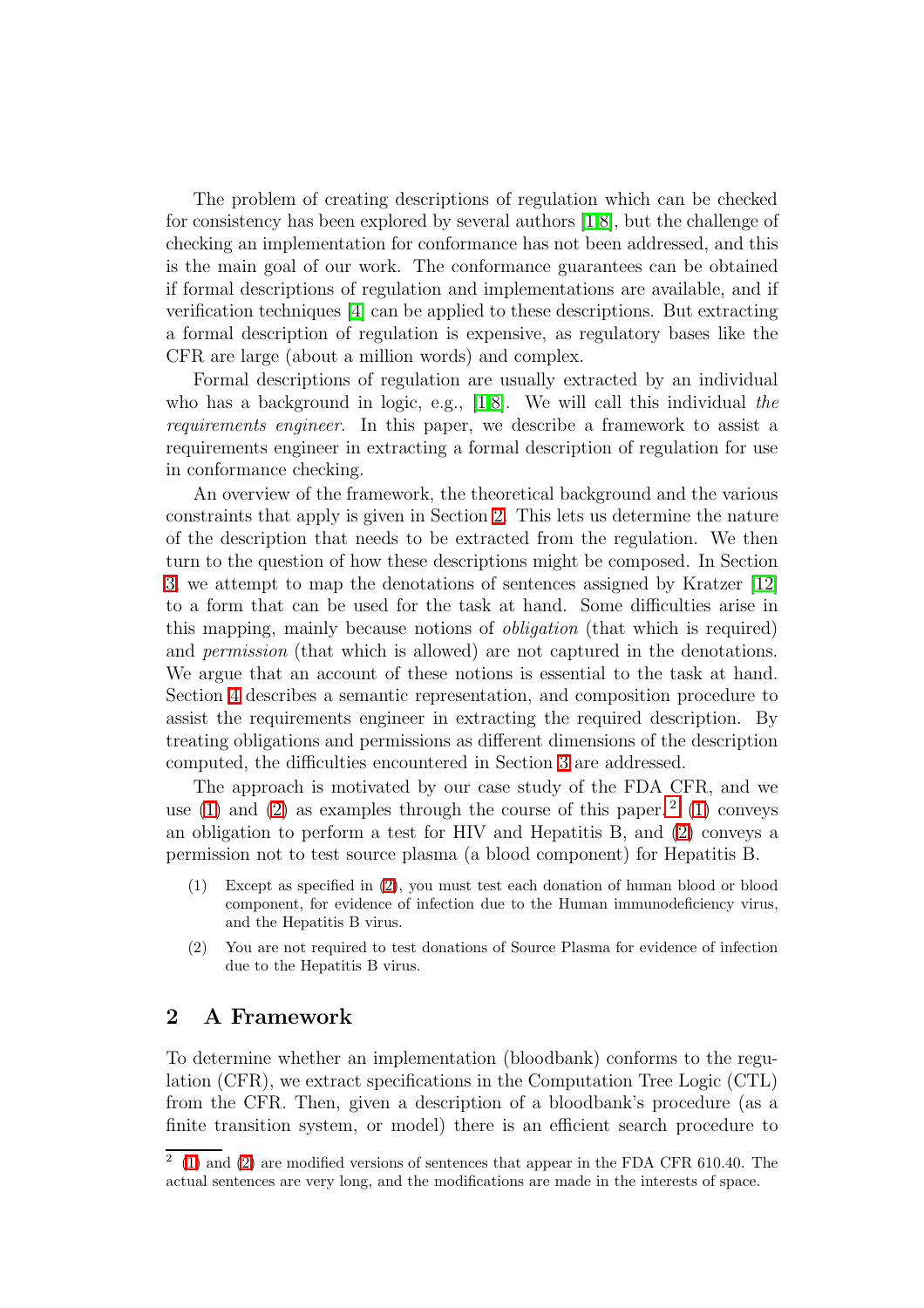determine if the model conforms to the CTL specification [\[3\]](#page-9-4). This is known as temporal model checking [\[2,](#page-9-5)[13\]](#page-9-6). The problem of conformance checking is thus split into three steps:

(1) Extract CTL specifications from the regulation - This is done by a requirements engineer, and our goal is to assist her. We use CTL as the specification language, because it allows for efficient model checking [\[3\]](#page-9-4).

(2) Obtain a model of an implementation - We assume the availability of models. There are tools that aid in extracting models from software [\[5\]](#page-9-7), and in creating models if they cannot be extracted directly [\[11\]](#page-9-8).

(3) Apply model checking to determine if the model conforms to the CTL specification.

Formally, a model can be defined as follows:

**Definition 2.1** A model M is the five-tuple  $(S, I, \delta, \pi, \Pi)$ , where:

(a) S is a set of states,  $I \subseteq S$  is a non-empty set of initial states,

(b)  $\delta \subseteq S \times S$  is a total transition relation (that is,  $\forall s \in S : [\exists t \in S : (s, t) \in \delta]),$ 

(c)  $\pi$  is a set of propositions (with power set  $2^{\pi}$ ), and

(d)  $\Pi: S \to 2^{\pi}$  is a function from states to sets of propositions.  $\Pi(s)$  for  $s \in S$  can be thought of as the propositions true at s.

Figure  $1(a)$  and  $1(b)$  show models of two different bloodbanks. The leftmost state is the initial state. Each state is labeled with  $\Pi(s)$ . The propositions have the following interpretation:  $d'$  is true  $(d' \in \Pi(s))$  iff a donation of blood or blood component is being processed,  $sp'$  is true iff a donation of source plasma is being processed,  $thiv'$  is true iff a test for HIV has been performed, and the pb' is true iff a test for Hepatitis B has been performed. The use of the propositions *deo* (denoting *deontic accessibility*) and  $app<sub>1</sub>$  (denoting the application of a permission) is explained in later sections.

<span id="page-2-0"></span>

(a) A model of a bloodbank which tests all donations

<span id="page-2-1"></span>(b) A model of a bloodbank which does not test donations of source plasma for Hepatitis B

Fig. 1. Two models of bloodbanks

**Definition 2.2** Given a finite set of propositions  $\pi$ , CTL formulas are defined inductively as follows:

(a)  $p \in \pi$  is a formula,

(b) Boolean combinations and negations of formulas are formulas,

(c) if  $\phi$ , and  $\psi$  are formulas, then  $AG(\phi)$  (on all paths, globally  $\phi$ ),  $AX(\phi)$  (on all paths, at the next state  $\phi$ ), and  $\phi A U \psi$ ) (on all paths,  $\phi$  until  $\psi$ ) are formulas.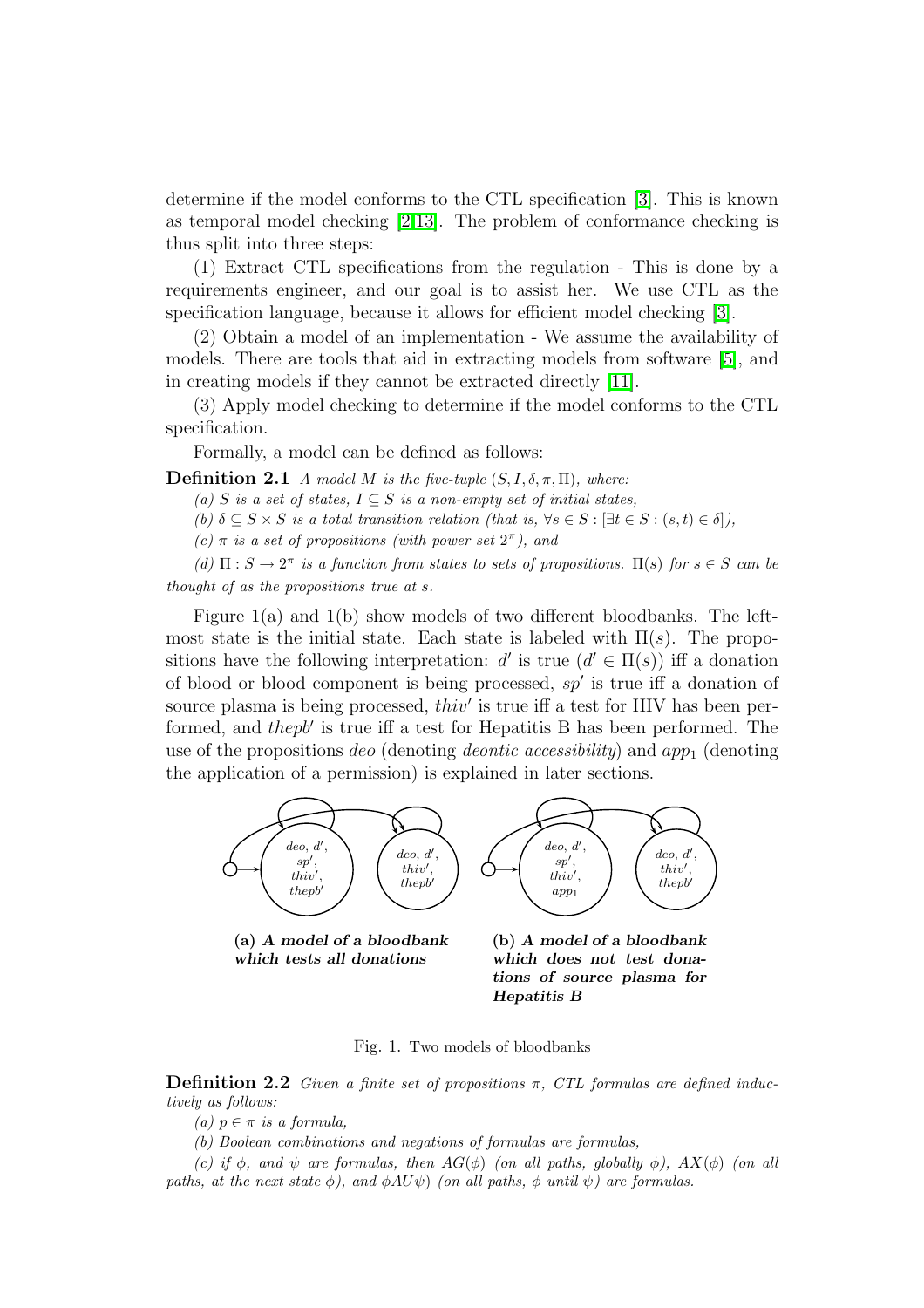The only temporal operator in CTL that we use is AG (for reasons that we describe below), and hence rather than define the interpretation formally, we will give some examples. Let  $M_1$  be the model in Figure 1(a), and  $M_2$  be the model in Figure 1(b). The CTL specification  $AG(deo \rightarrow (d' \rightarrow thiv'))$  holds of both models, since on all paths (from the initial state, the leftmost one in Figures 1(a), and 1(b)), globally, in all deontically accessible states  $deo$ , if a donation of blood or blood component is being processed  $d'$ , it is tested for HIV *thiv'*. Hence, we write  $M_1 \models AG(deo \rightarrow (d' \rightarrow thiv'))$ , and  $M_2 \models AG(deo \rightarrow (d' \rightarrow thiv'))$ thiv')). Also,  $M_1 \vDash AG(deo \rightarrow (sp' \rightarrow thepb'))$ . But,  $M_2 \not\vDash AG(deo \rightarrow (sp' \rightarrow thepb'))$ (since there is a state s with  $sp' \in \Pi(s)$ , and the  $pb' \notin \Pi(s)$ ).

#### 2.1 Approaches to extracting specifications

The central problem we face is that CTL and other temporal logics that lend themselves to model checking are not expressive enough for a compositional semantic procedure to be defined for natural language. One reason is that CTL, like propositional logic, cannot express relations between entities.

There are several routes one might take to address this problem, i.e., design more expressive logics that allow for tractable model checking, focus on a subset of NL from which an automatic translation is guaranteed, or make the procedure machine-assisted. While the design of more expressive logics makes the composition of specifications easier, using them for model checking needs the creation of more expressive models (which requires more effort). As a result, there is a trade-off between amount of effort spent in obtaining models, and that in obtaining the specifications. Our decision to work with less expressive models is motivated by the extensive tool support available for creating and extracting such models [\[5](#page-9-7)[,11\]](#page-9-8). Further, subsets of NL for which automatic translation is guaranteed, such as the one derived by Holt and Klein [\[10\]](#page-9-9), assume (among other things) that references are resolved and hence cannot be directly applied to regulatory documents. We are thus left with the choice of making the procedure machine-assisted.

There have been two kinds of machine-assisted approaches to extracting temporal logic specifications: (a) composing the semantics in a general semantic framework which is then mapped to temporal logic [\[7\]](#page-9-10), and (b) attempting to compose the semantics in the temporal logic directly [\[6\]](#page-9-11). In the latter approach, a human specifies denotations for a portion of the sentence, and the rest of the composition happens automatically. We attempt to compose the semantics in a temporal logic directly like [\[6\]](#page-9-11), as it lends itself to defining semantic representations with which a requirements engineer can interact in well-defined ways.

### 2.2 Constraints on the CTL specifications

We apply two constraints to the CTL specifications:

(i) The specifications extracted should hold of all and only the valid mod-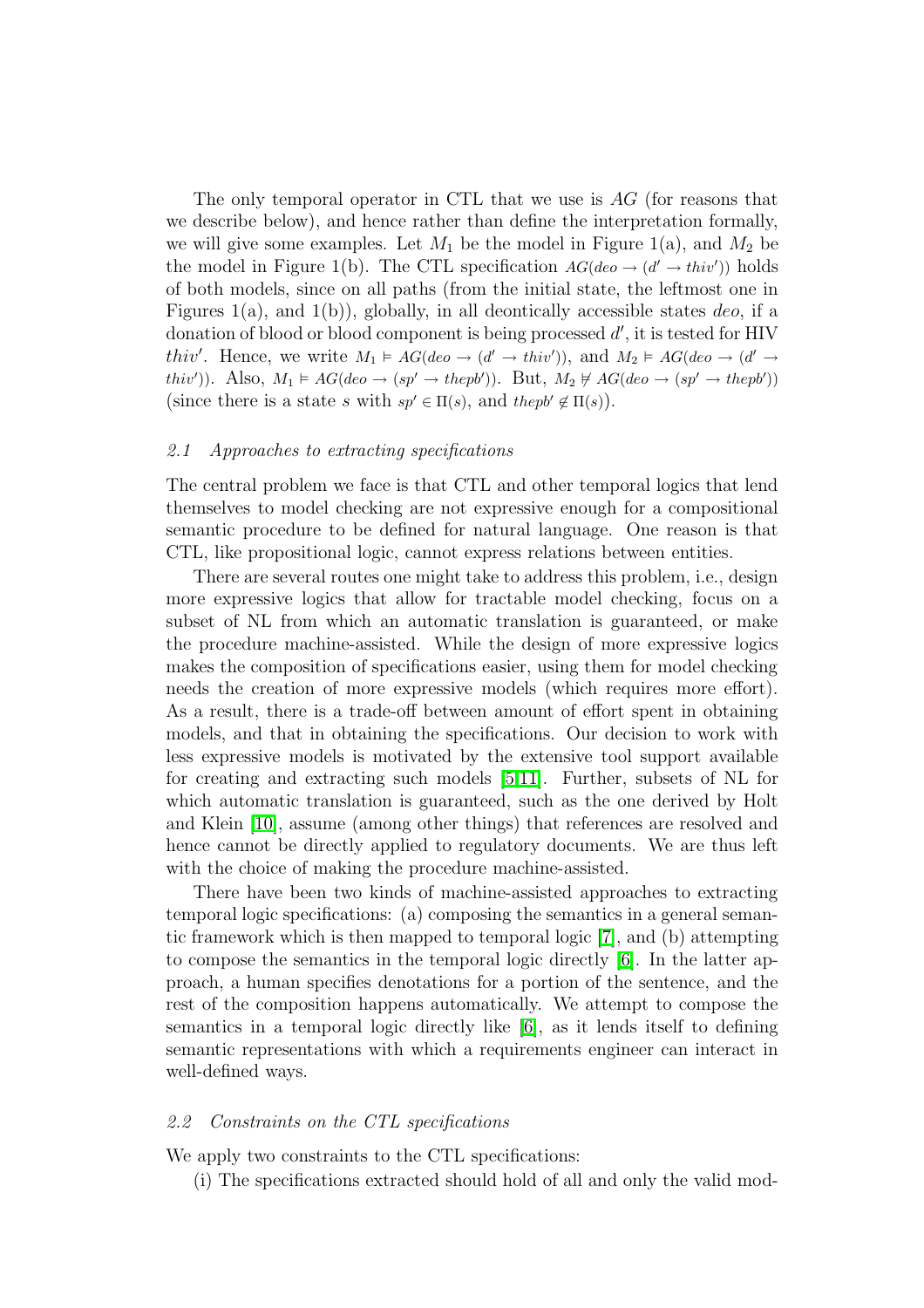els. There may be several implementations that aim to conform to a single base of regulation. Given  $(1)$  and  $(2)$ , the models in Figures  $1(a)$  and  $1(b)$  are both valid. This is an important difference from the NL sentences considered in previous approaches, which were elicited from appropriate users by presenting them with a single model. For example, Holt and Klein [\[10\]](#page-9-9) obtained specifications by asking users to describe a particular timing diagram.

(ii) To account for the variation between models, all temporal information about the governed entities/events is modelled through propositions. The only use of the temporal operators in CTL is to obtain a quantification over paths and states. A mapping will need to be performed so that the propositions used in the specifications can be evaluated at a states in different models, and the critical assumption is that this mapping will be very easy to specify.

# <span id="page-4-0"></span>3 From Sets of Worlds to Sets of Models

Several approaches in formal semantics take sentences to denote sets of worlds. For normative statements, we assume (following Kratzer [\[12\]](#page-9-3)) that worlds are connected by an accessibility relation. Consider [\(1\)](#page-1-1) in Section [1](#page-0-0) which among other things requires a test for Hepatitis B if no exceptions apply. A denotation of this requirement is given in [\(3\)](#page-4-1), and is the set of worlds  $w_0$ , such that for every deontically accessible world  $w$ , for every entity x such that x is a donation in that world  $d'(x, w)$ , if no exception holds of that donation  $\neg e'(x, w)$ , a test for Hepatitis B is carried out for that donation the  $pb'(x, w)$ . We will assume that negation has the highest precedence. Therefore  $\neg a \rightarrow b \equiv (\neg a) \rightarrow b$ , and brackets are used to resolve other ambiguities.

(3)  $\lambda w_0.\forall w : (w \in deo(w_0) \rightarrow (\forall x : (d'(x, w) \rightarrow (\neg e'(x, w) \rightarrow thepb'(x, w))))$ 

<span id="page-4-1"></span>A difference between worlds in Kratzer's denotations and states in a model is that: in a state there is no notion of entities and relations between them. All that is available at a state s is the set of propositions which are true at that state  $\Pi(s)$ . To map [\(3\)](#page-4-1) to a form that is useful for checking conformance. we need two assumptions.

First, we assume that regulation denotes the set of models that conform to it. Intuitively speaking,  $w_0$  in [\(3\)](#page-4-1) can be thought of as a model in its entirety, and  $w \in deo(w_0)$  correspond to special states in the model. A universal quantification over accessible worlds can be replaced with the CTL AG operator. We then obtain the denotation in  $(4)$ , read as : on every path in M, if a state is deontically accessible, for each donation x at that state, if no exception holds, a test is carried out. In a model, only special states (like when the bloodbank has finished processing all the donations it has received) need to conform to the regulation, and deo can be thought of as marking those states.

(4)  $\lambda M. M \models AG(deo \rightarrow (\forall x : (d'(x) \rightarrow (\neg e'(x) \rightarrow thepb'(x))))$ 

<span id="page-4-2"></span>[\(4\)](#page-4-2) is still not in CTL because of the universal quantification over entities x at a state. The universal quantifier can be eliminated by assuming  $\alpha$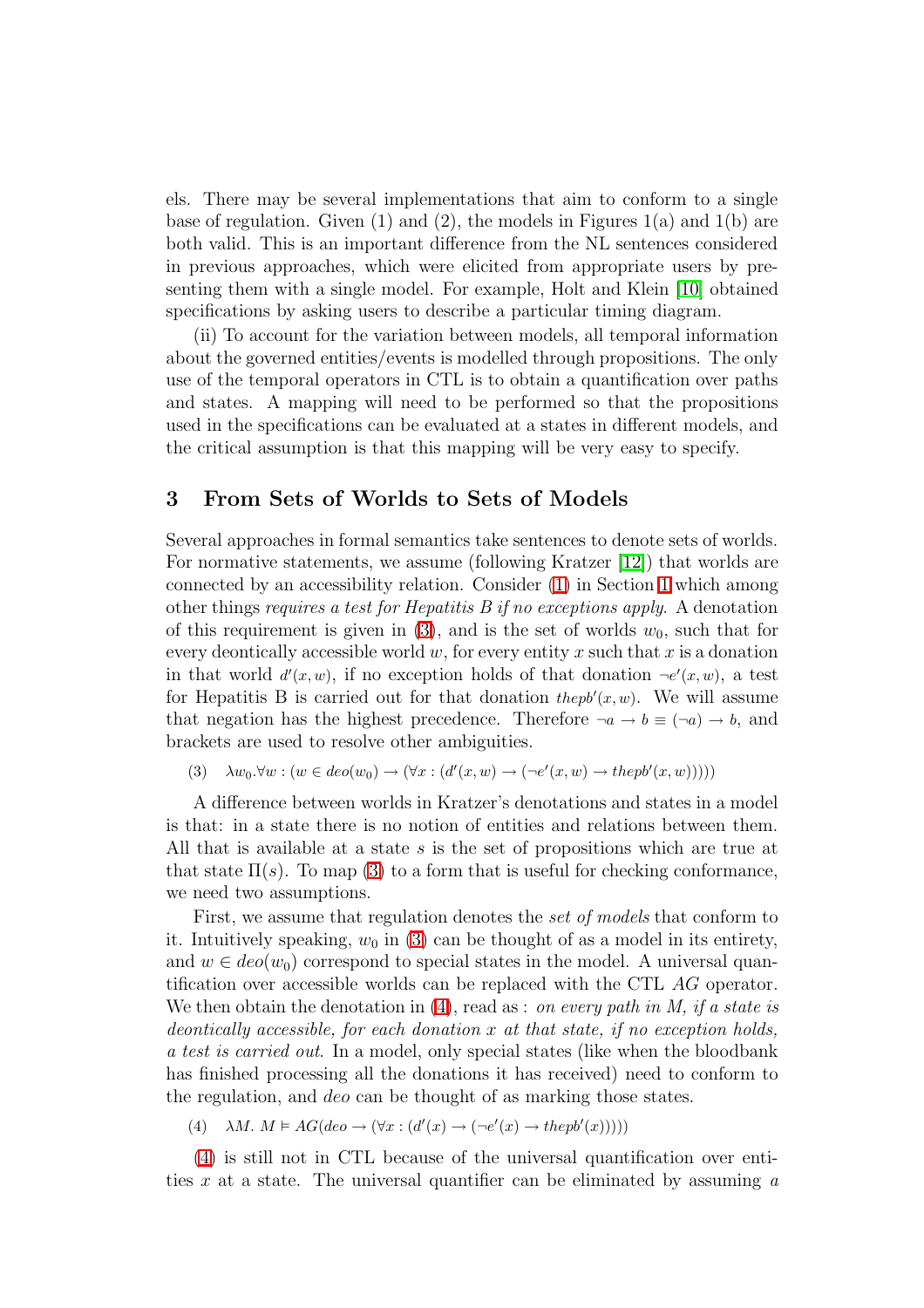serial processing model. This has the effect that at the deontically accessible states, exactly one donation is under consideration (e.g. the models in Figures  $1(a)$  and  $1(b)$ ). In the sections of the CFR that we examined, a universal quantification over entities is absolutely essential when these entities correspond to inputs of an implemenation. This assumption lets us tie the inputs to states, and use the quantification over states to achieve the quantification over entities. Thus [\(4\)](#page-4-2) can be reduced to [\(5\)](#page-5-1).

(5) 
$$
\lambda M. M \models AG(deo \rightarrow (d' \rightarrow (\neg e' \rightarrow thepb')))
$$

<span id="page-5-1"></span>A problem that is encountered in taking this approach is that there is no distinction between *obligations*, and *permissions* (both of which stem from the Hohfeldian legal conceptions of right, duty, privilege, and no right [\[9\]](#page-9-12)). While this did not cause a problem for the obligation in [\(1\)](#page-1-1), if one were to follow the same procedure for the permission in  $(2)$ , we would get the denotation in  $(6)$ .

(6) 
$$
\lambda M. M \models \neg (AG(deo \rightarrow (sp' \rightarrow thepb')))
$$

<span id="page-5-2"></span>A model satisfies [\(6\)](#page-5-2) only if there is some path in which there is a state that is deontically accessible, and if a donation of source plasma is being processed it is not tested. This is too strong a requirement, because an organization may choose not to do what it is permitted to do. The model in Figure  $1(a)$  is a valid model, which would be declared invalid if [\(6\)](#page-5-2) were required of it.

Another problem is that it is not clear how one would use [\(6\)](#page-5-2) in interpreting the exemption e' in [\(5\)](#page-5-1). A reasonable candidate is  $e' \equiv deo \rightarrow (sp' \rightarrow \neg \text{the} pb')$ . But this is not the exemption because it is true in *every deontically accessible* state in which a donation of source plasma is not being processed. Consider a state s at which  $sp' = false$  ( $sp' \notin \Pi(s)$ ). At  $s, e' \equiv (deo \rightarrow (false \rightarrow \neg \text{thepb'})) \equiv$  $(deo \rightarrow true) \equiv true$ . The specification in [\(5\)](#page-5-1), at s is:  $AG(deo \rightarrow (\neg e \rightarrow \neg \text{thepb}')) \equiv$  $AG(deo \rightarrow (\neg true \rightarrow \neg \text{the} \text{p}b')) \equiv AG(deo \rightarrow \text{true}) \equiv AG(true) \equiv \text{true}.$  Therefore, a model that doesn't test any donation for Hepatitis B would conform to [\(5\)](#page-5-1). We now turn to the task of addressing these problems by revising how the specifications are composed.

# <span id="page-5-0"></span>4 Extracting the specifications

To aid the requirements engineer in extracting the specifications, the idea is to present her with intermediate semantic representations of the sentence with which she interacts. The intermediate representations that we use fall into the category of *abstract syntax trees (ASTs)*. ASTs are generally used as intermediate representations in compiling code in a high-level programming language to machine dependant code. The internal nodes in ASTs are *oper*ators (predicates/meta-predicates), the subtrees they dominate are operands (arguments), and leaf nodes correspond to variables or constants (the requirements engineer specifies the denotation of the leaves). An AST encodes the resolution of scope ambiguities, i.e., if  $p_1$  dominates  $p_2$  in the AST, then  $p_1$ outscopes  $p_2$ .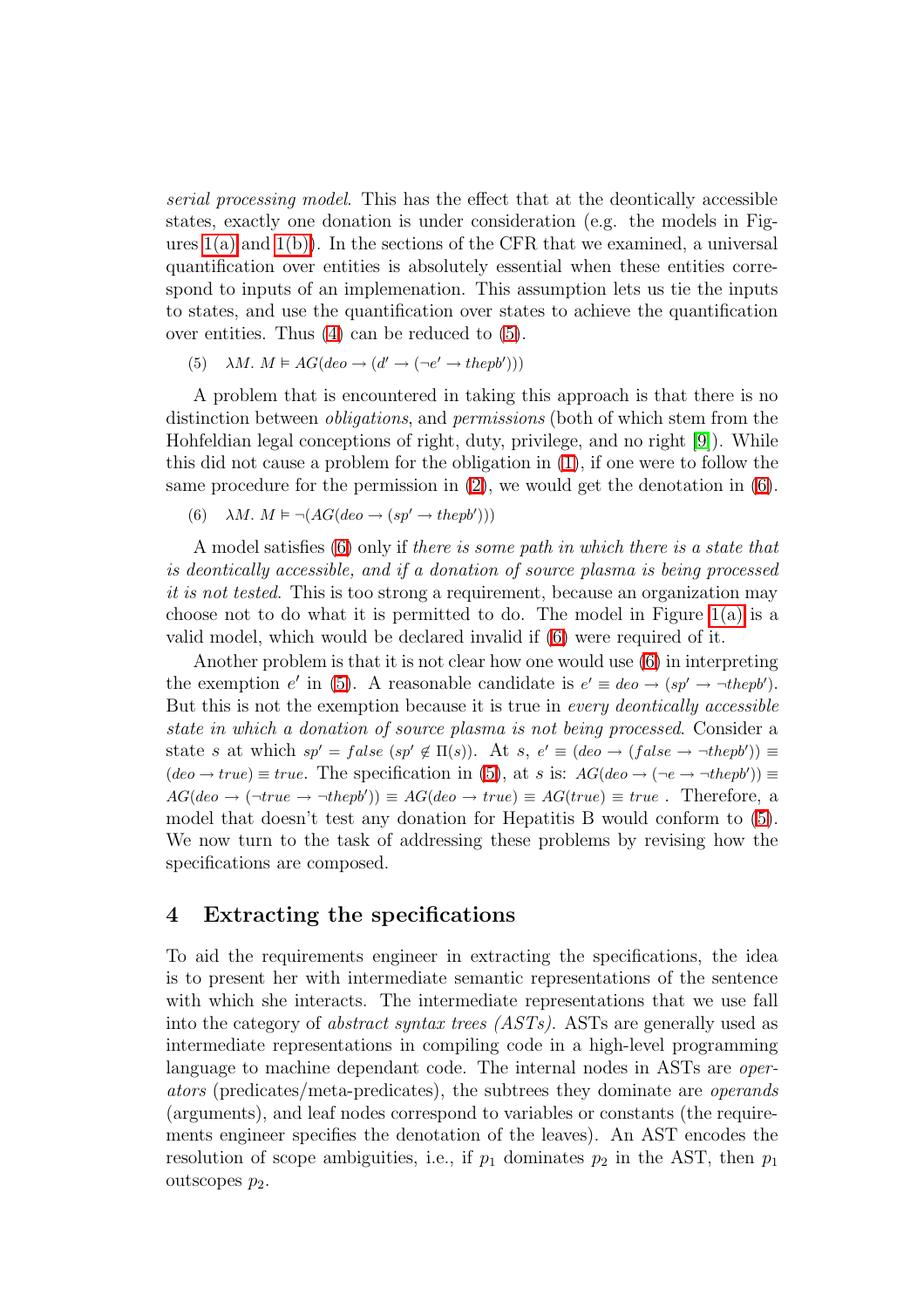Section [4.1](#page-6-0) describes some phenomena in natural language that can be used in the construction of the ASTs, and how these ASTs can be interpreted. In Section [4.2,](#page-8-0) we describe how the ASTs and their interpretation for [\(1\)](#page-1-1) and [\(2\)](#page-1-2) (in Figures [3](#page-6-1) and [4\)](#page-7-0) address the problems described in Section [3.](#page-4-0) 3

#### <span id="page-6-0"></span>4.1 Abstract Syntax Trees (ASTs) and their interpretation

To capture the distinction between obligations and permissions, the denotation of each node N in an AST is given by the 3-tuple:  $[[N]] = \left( \begin{array}{c} 0 & 0 \\ 0 & 0 \end{array} \right)$  $\overline{ }$  $\phi_N$  ${\cal O}_N$  $\mathcal{P}_N$  $\Big)$ , where  $\mathcal{O}_N$ is a set of propositional logic formulas which correspond to the obligations that have been satisified, and  $\mathcal{P}_N$  is a set of propositional logic formulas that correspond to the permissions that have been taken, and  $\phi_N$  is a propositional logic formula which can be thought of as indicating whether  $N$  is true at a state. The set of obligations  $\mathcal O$  obtained from the policy base is the union of the obligations obtained at the root of the AST for each sentence. The denotation of the policy base is then given by:  $\lambda M. M \models AG$  $\left(\right. deo \rightarrow \left. \right\wedge$ φ∈O φ 1 <sup>A</sup> . We now identify various linguistic constructions that can be used to obtain ASTs.



Fig. 2. Semantics of the Copy meta-predicate



<span id="page-6-1"></span>Fig. 3. AST and its interpretation for (1)

Distributive readings and the  $\mathit{Copy}$  meta-predicate: (1) is ambiguous between a collective reading (where there is a single test for both the

<sup>&</sup>lt;sup>3</sup> We assume that obligation and permission denoting categories, e.g. *must*, do not occur in contexts like antecedent clauses of subordinating conjunctions (like  $if$ ), and restrictors of determiners. Handling these cases requires an extension to CTL which is beyond the scope of this paper.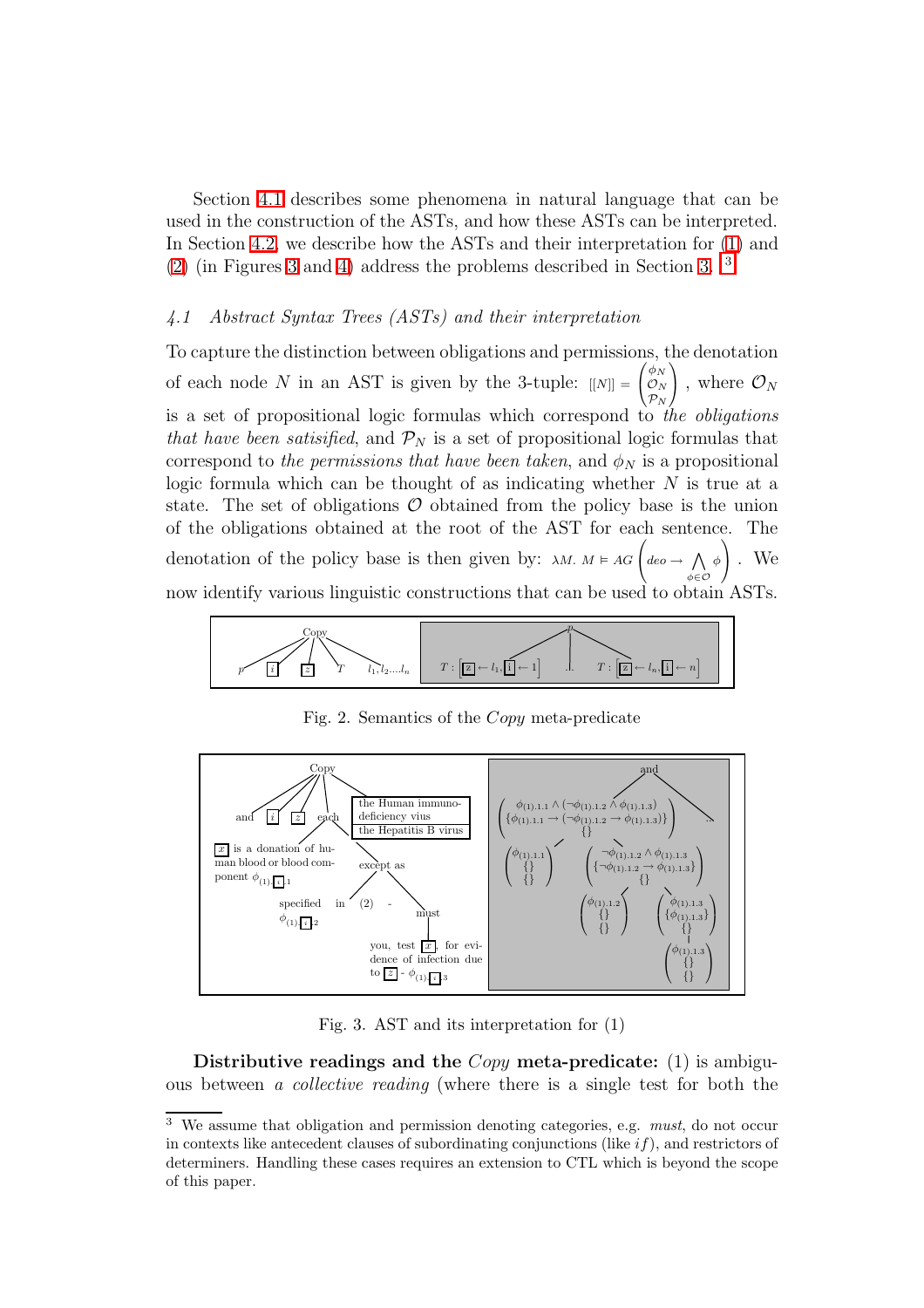

<span id="page-7-0"></span>Fig. 4. AST and its interpretation for (2)

diseases), and a *distributive reading* (where there are separate tests for each disease). However, (2) gives an exemption to a test for one of the diseases, and this suggests that a distributive reading may be more appropriate in the specifications extracted, and that the distributivity has scope over the exception. Hence *Copy* dominates *except* in Figure 3.

The interpretation of the Copy meta-predicate is given in Figure 2. It is called a meta-predicate because it is a function from an AST to another AST, by simple variable substitution. For the AST for (1) shown in Figure 3, this results in an AST rooted with *and* with subtrees corresponding to each of the tests. The interpretation of and in this context is given by:

$$
and \begin{pmatrix} \phi_A^1 \\ \mathcal{O}_A^1 \\ \mathcal{P}_A^1 \end{pmatrix} ... \begin{pmatrix} \phi_A^n \\ \mathcal{O}_A^n \\ \mathcal{P}_A^n \end{pmatrix} = \begin{pmatrix} \wedge_{i=1}^n \phi_A^i \\ \cup_{i=1}^n \mathcal{O}_A^i \\ \cup_{i=1}^n \mathcal{P}_A^i \end{pmatrix}
$$

The RHS of the equation corresponds to the denotation of the node labeled and in the AST (shaded in gray in Figure 3).

Universally Quantified NPs correponding to inputs: As mentioned in Section 3, the universal quantification over inputs (donations) is achieved by associating states with unique inputs. The interpretation of the determiner each is designed with idea that the obligations will be evaluated at each state.

$$
each \begin{pmatrix} \phi_A \\ \{\} \\ \{\} \end{pmatrix} \begin{pmatrix} \phi_B \\ \mathcal{O}_B \\ \mathcal{P}_B \end{pmatrix} = \begin{pmatrix} \phi_A \wedge \phi_B \\ \{\phi_A \rightarrow \phi_{O.j}^B | \phi_{O.j}^B \in \mathcal{O}_B\} \\ \{\phi_A \wedge \phi_{P.j}^B | \phi_{P.j}^B \in \mathcal{P}_B\} \end{pmatrix}
$$

The interpretation of the determiner no is similar to that of each/every, except that a negation needs to be applied to the nuclear scope. We discuss the interpretation of negation in what follows.

Conditional and Exceptive constructions: There are several predicates that denote conditions and exceptions. For example, the subordinating conjunctions *if*, *unless*, and *except as*, coordinating conjunctions like except that or but. The interpretation of if is the same as that for every. The interpretation of predicates like *except as*, and *unless* are similar, the only difference being that  $\neg \phi_A$  is used instead of  $\phi_A$  in the RHS.

Modals and Negation: The semantics of modals and negation are given below:

$$
must \begin{pmatrix} \phi_A \\ \{\} \\ \{\}\end{pmatrix} = \begin{pmatrix} \phi_A \\ \{\phi_A\} \\ \{\}\end{pmatrix} \quad may \begin{pmatrix} \phi_A \\ \{\} \\ \{\}\end{pmatrix} = \begin{pmatrix} app_i \land \phi_A \\ \{\} \\ \{app_i \land \phi_A\}\end{pmatrix}
$$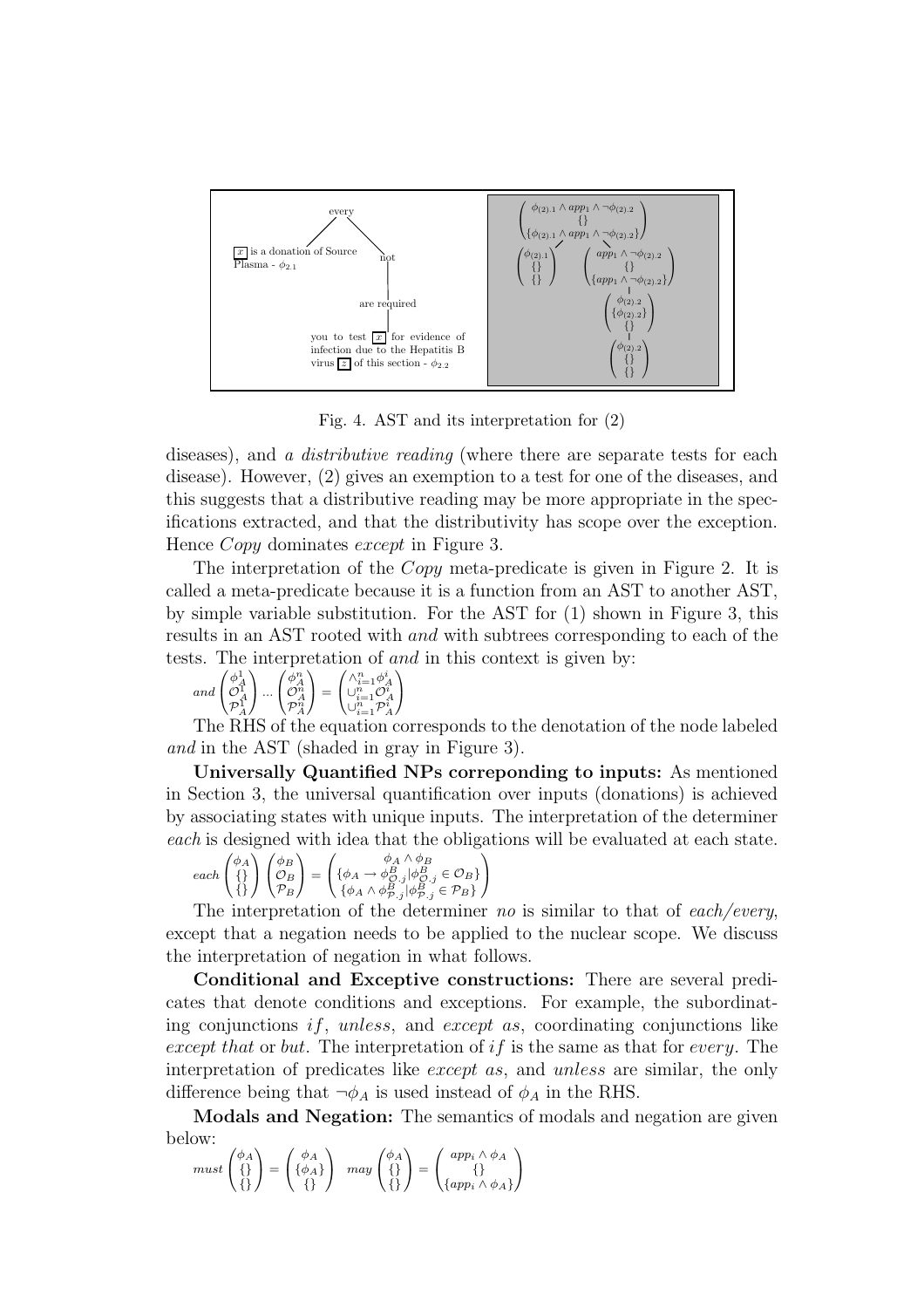$$
not\begin{pmatrix} \phi_A \\ {\mathcal O}_A \\ {\mathcal P}_A \end{pmatrix} = \begin{pmatrix} \phi'_A \\ \{\alpha pp_j \wedge \neg \phi^A_{{\mathcal O},j} | \phi^A_{{\mathcal O},j} \in {\mathcal O}_A\} \\ \{\alpha pp_j \wedge \neg \phi^A_{{\mathcal O},j} | \phi^A_{{\mathcal O},j} \in {\mathcal O}_A\} \end{pmatrix} \text{ , where } \phi'_A = \begin{cases} app_j \wedge \neg \phi_A \ \ \phi_A \equiv \phi^A_{{\mathcal O},j} \in {\mathcal O}_A \\ \neg \phi_A \end{cases}
$$
 otherwise

 $must(A)$  results in the interpretation that  $\phi_A$  is an obligation.  $may(A)$ results in the interpretation that  $app_i \wedge \phi_A$  is a permission, where  $app_i$  is a variable introduced which the implementation must set to true when the permission is applied (we discuss its use in Section 4.2). And intuitively, the interpretation of negation captures the idea that  $may(\neg A) \equiv not(must(A)).$ 

#### <span id="page-8-0"></span>4.2 Discussion

There are two obligations obtained at the root of the AST for (1):  $\phi_{(1),1,1} \rightarrow$  $(\neg \phi_{(1),1,2} \rightarrow \phi_{(1),1,3}) \equiv d' \rightarrow (\neg e'_1 \rightarrow thiv') \text{ and } \phi_{(1),2,1} \rightarrow (\neg \phi_{(1),2,2} \rightarrow \phi_{(1),2,3}) \equiv$  $d' \rightarrow (\neg e_2' \rightarrow \mathit{thepb}')$ , where d' is true iff the donation is one of blood or blood component,  $e'_1$  and  $e'_2$  are the exceptions to the required test for each disease, and thiv' and thepb' are true iff tests for HIV and Hepatitis B respectively have been performed. The computation of the second obligation is not shown in Figure 3, and is obtained from the second child of and (in the AST shaded in gray). Note that the individual propositions like  $d'$  need to be specified by the requirements engineer at the leaf nodes of the AST.

Figure 4 shows the AST and its interpretation for (2). The permission obtained at the root node is :  $\phi_{(2),1} \wedge app_1 \wedge \neg \phi_{(2),2} \equiv sp' \wedge app_1 \wedge \neg \textit{thepb}'$  where sp' is true iff a donation of source plasma is being processed, and  $thepb'$  is true iff a test for the Hepatitis B virus has been carried out.

The use of the  $app_1$  proposition is as follows. It is possible for the regulation to cancel the permission given in (2), but there may be several cases in which permission not to test a donation of source plasma for Hepatitis B is given. Suppose the case under consideration is one where the permission in (2) is cancelled, but the organization doesn't test a donation of source plasma for Hepatitis B because a different permission can be applied. Since the permission being applied sets *thepb'* to false, and  $sp'$  is true, the only way for the implementation to indicate that the permission in (2) is not being applied is by setting  $app_1$  to false. Setting  $e'_1 \equiv false$ , and  $e'_2 \equiv sp' \wedge app_1 \wedge \neg \text{the} p b'$ :

 $\phi_{\mathcal{O}.1} \equiv d' \rightarrow (\neg false \rightarrow thiv'), \text{ and } \phi_{\mathcal{O}.2} \equiv d' \rightarrow (\neg (sp' \land app_1 \land \neg \textit{thepb}') \rightarrow \textit{thepb}')$ 

Considering just these obligations, the denotation of the regulatory document would be:  $\lambda M$ .  $M \models AG(deo \rightarrow (\phi_{\mathcal{O},1} \land \phi_{\mathcal{O},2}))$ . Therefore, a bloodbank could decide not to test a donation of source plasma for Hepatitis B, but they would always have to test a donation for HIV.

## 5 Conclusions and Future Work

We have described a framework to assist a requirements engineer in extracting CTL specifications from regulatory documents. An account of obligations and permissions turns out to be essential in composing the specifications. The composition procedure (defined in Section [4\)](#page-5-0) was applied to a large part of